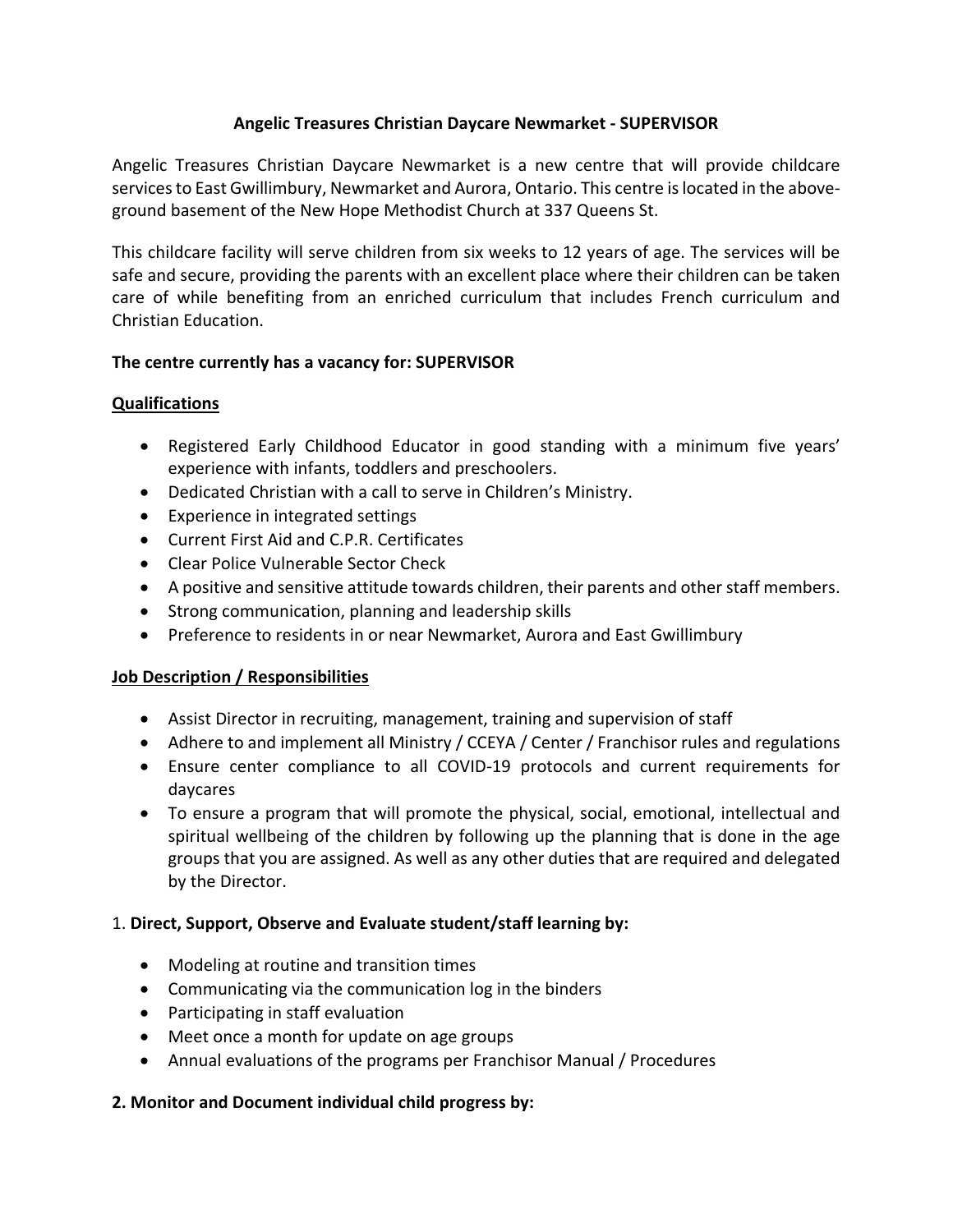- Monthly Observations
- Dividing the work evenly between staff new anecdotal notes for each class.

#### **3. Establish a team approach to ensure program compatibility by:**

- Collaborating with center Director / Franchisor to share expertise and practical
- knowledge and by participating in center and program development meetings.

#### 4. **Establish and Maintain positive liaison with parents by:**

• Observing that information of child's daily progress is being done and in a positive manner.

#### 5. **Monitor and Maintain a safe environment by:**

• Responsible for collaborating with staff regarding daily preparation of playroom and playground as well as organizing the cleaning of the center as necessary, following the procedures for sanitary practices.

## 6. **Establish and Maintain public relations by:**

• Acting as a resource person to College personnel and the community at large.

#### **Job Type**:

• Full-time with a three-month probation period

#### **Schedule**:

• Monday to Friday, as scheduled

#### **Salary**:

• Based on experience

#### **Additional compensation**:

- Bonus based on performance incentive plan
- Wage Enhancement or Priority Operating Fund when available from the Region

#### **Benefits**:

- Eligibility for Centre Benefits in existence that may include:
- Dental Care
- Extended Health Care